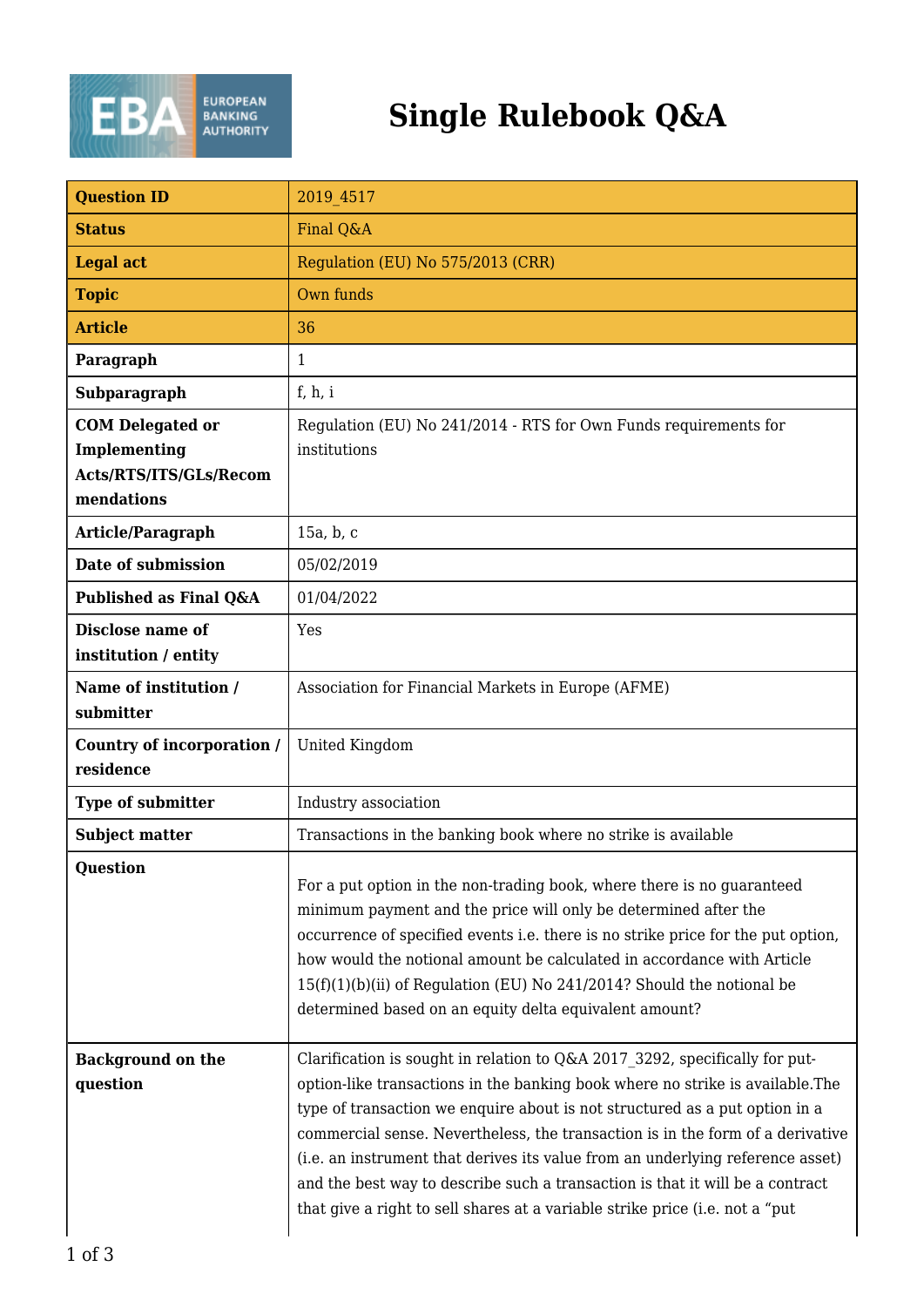option" in a commercial sense as there is no fixed strike price, but still a "put option" in legal terms as it provides for a right to sell). Based on the guidance in Q&A 2017\_3292 we consider this type of transaction to be a synthetic holding as the underlying is the equity of an insurance company. Therefore our view is that such transactions should be included in the scope of Article 36(1)(h) CRR.As indicated further in the background, the variable strike price means there is no guaranteed minimum payment obligation for the transaction. Given that these transactions should be included in the scope of Article 36(1)(h) CRR, we believe that the notional amount used for the calculation should be based on a measure which reflects the risk of the transaction. Therefore, we wonder if it would be correct to use the notional value which is determined based on an equity delta equivalent amount.The transaction in Q&A 2017\_3292 has been reproduced below for reference:"Bank A enters in a contract with Firm B (an insurance company). The contract stipulates that, if any of the three events defined below occurs at any time within the next 3 years, Bank A is committed to buying for  $\epsilon$ 10 million new shares of Firm B (conducting to a capital increase for Firm B).The new shares are generally issued with a discount (e.g. 5%) on the average market price recorded on the trading days following the event. In such a case, Bank A has to provide the cash to Firm B within a predefined timeline (e.g. 10 days).Event 1: Firm B incurs a technical loss above a threshold (e.g.  $\epsilon$  1m) for a specific event (e.g. natural catastrophe). Event 2: The loss ratio of a given line of business is higher than 120% for 2 consecutive semesters.Event 3: The share price of Firm B falls below a given value. Bank A is not allowed to sell the financial instrument resulting from this contract to other entities."Non-trading book and Put option:EBA in its response to Q&A 2017\_3292 suggests the following points:•The transaction should be considered similar to a put option sold by the bank; and•The calculation of synthetic holdings for own funds for the case at hand should be completed as per Article 15(f)(1)(b)(ii) of Commission Delegated Regulation 2015/923, which refers to calculation for instrument in the nontrading book.In addition, for put options in the non-trading book, in the Draft RTS 2013-09 on own funds, part 3, pg. 28, the EBA suggested that for put options in the non-trading book, the calculation should be based the strike price of the options.Difference with the transaction given in Q&A 2017\_3292There is one key difference from the above transaction, which is as follows:• The transaction does not guarantee a minimum payment obligation. Whilst the transaction is not structured as a put option, if one wanted to draw a parallel, it would have a similar profile as a put option with a variable strike price that is linked to the prevailing share price when exercised.• As a result, at the time that the exercise is triggered, if the share price of Firm B has fallen to zero, the strike price would also be zero, with the result of a payment obligation of Bank A equal to zero i.e. at the time when the commitment is triggered, if the price of Firm B shares falls to zero, then the commitment of Bank A will also be zero (10 million shares times zero).Given the lack of a guaranteed strike price and therefore guaranteed